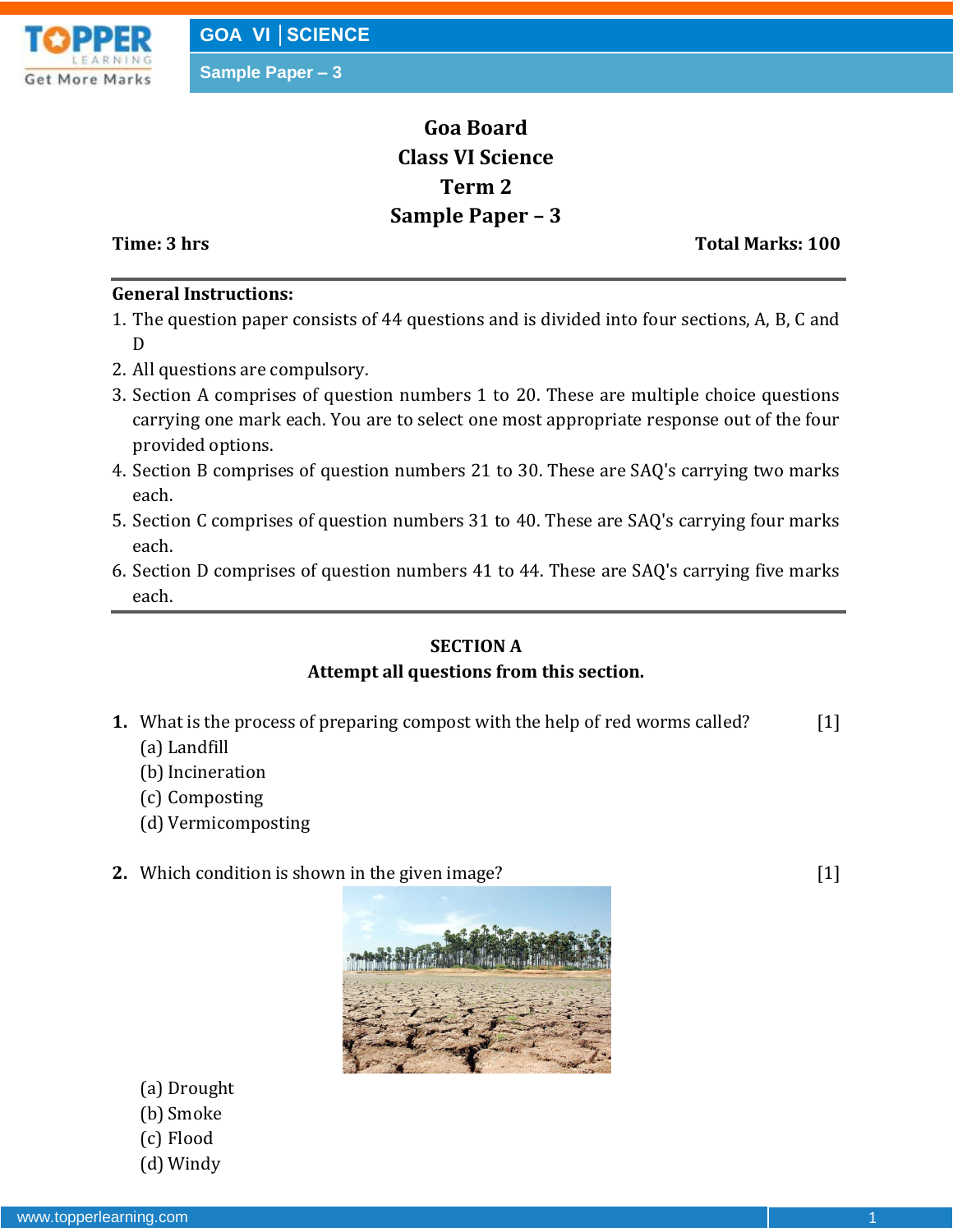

| IRNING<br>Marks |                                               | <b>Sample Paper - 3</b>                                                                                                                             |                   |
|-----------------|-----------------------------------------------|-----------------------------------------------------------------------------------------------------------------------------------------------------|-------------------|
|                 | (a) Plastic<br>(b) Paper<br>$(d)$ Tin         | 3. Which among the following can be decomposed while composting?<br>(c) Polythene                                                                   | $\lceil 1 \rceil$ |
|                 | (a) Rain<br>(b) Hail<br>(c) Cloud<br>(d) Snow | 4. What is formed when many tiny droplets of water combine together to form a big mass?                                                             | $[1]$             |
|                 |                                               | <b>5.</b> What is the function of tail in fishes?<br>(a) To swim<br>(b) To change its direction<br>(c) To respire<br>(d) Protection                 | $[1]$             |
|                 | (b) Gills<br>(c) Lungs                        | 6. Name the organs by which whales respire.<br>(a) Blowholes<br>(d) Spiracles                                                                       | $[1]$             |
|                 | (c) Sieving                                   | 7. How can you separate a mixture of chalk powder and iron nails?<br>(a) Threshing<br>(b) Handpicking<br>(d) Both handpicking and sieving           | $[1]$             |
| 8.              | (c) Sieving                                   | The method used to separate insoluble solid particles in a solid-liquid mixture is called[1]<br>(a) Threshing<br>(b) Filtration<br>(d) Hand picking |                   |
| 9.              |                                               | Name the technique employed for obtaining salt from sea water?<br>(a) Filtration<br>(b) Condensation<br>(c) Evaporation                             | $[1]$             |

www.topperlearning.com 2

(d) Decantation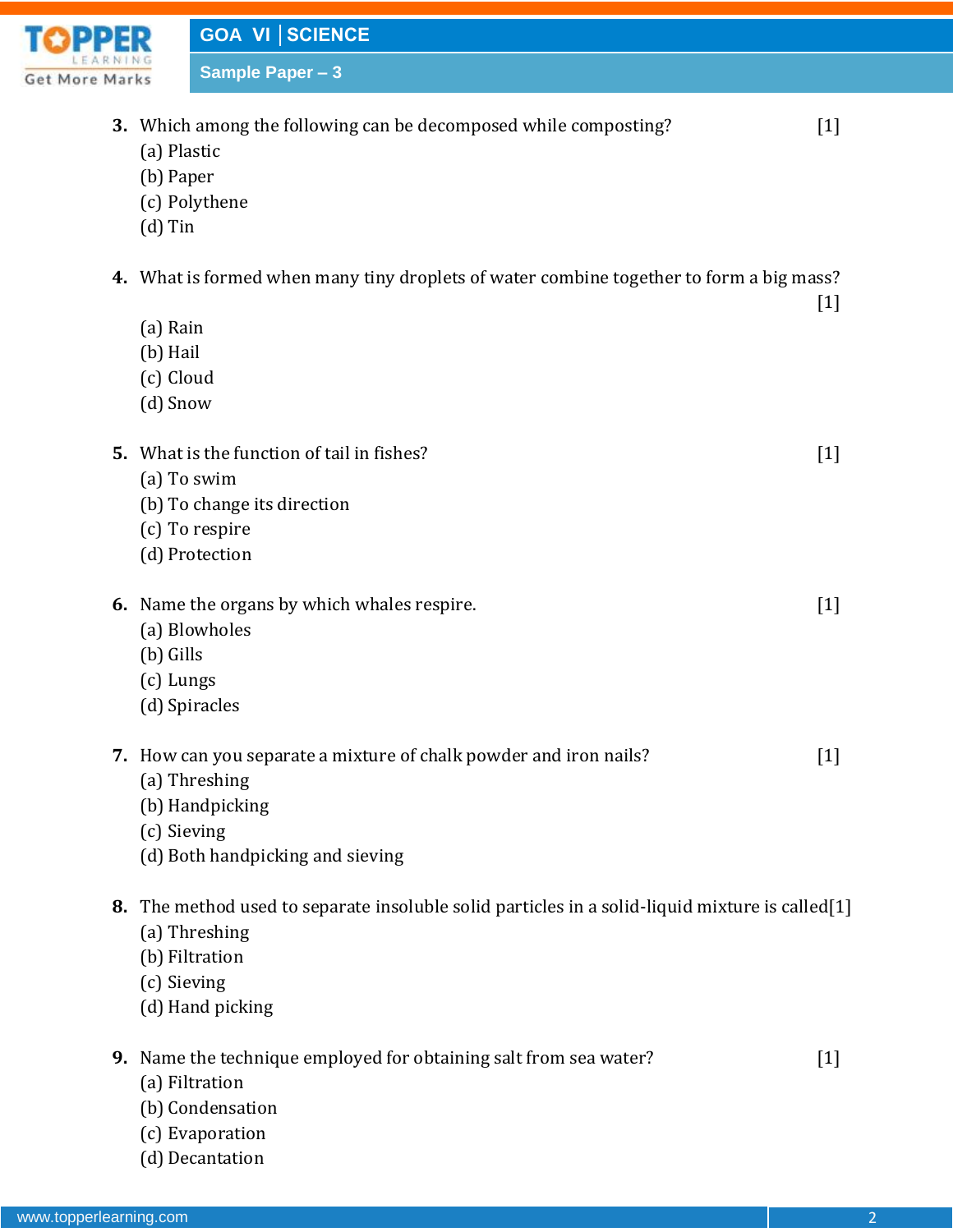

**GOA VI │SCIENCE**

**Sample Paper – 3**

| 10. When iron rod is heated, it undergoes                 |                   |  |
|-----------------------------------------------------------|-------------------|--|
| (a) No change                                             |                   |  |
| (b) Contraction in size                                   |                   |  |
| (c) Expansion in size                                     |                   |  |
| (d) Chemical reaction                                     |                   |  |
| <b>11.</b> Which of the following is a reversible change? | $\lceil 1 \rceil$ |  |
| (a) Tearing a postcard                                    |                   |  |
| (b) Making curd                                           |                   |  |
| (c) Melting wax                                           |                   |  |
| (d) Mixing egg yolk and egg white                         |                   |  |
| 12. When air rises, its temperature:                      | $[1]$             |  |
| (a) Increases                                             |                   |  |
| (b) Decreases                                             |                   |  |
| (c) Remains the same                                      |                   |  |
| (d) First increases and then decreases                    |                   |  |
| 13. The amount of dust particles in the air is more in    | $\lceil 1 \rceil$ |  |
| (a) Hilly areas                                           |                   |  |
| (b) Humid areas                                           |                   |  |
| (c) Windy areas                                           |                   |  |
| (d) Inland areas                                          |                   |  |
| 14. Which one is the symbol for an open switch?           |                   |  |
| (a)<br>11111                                              |                   |  |

 $\rightarrow$   $\parallel$ 



 $\frac{1}{2}$ (c) (d)

**15.**Why copper, aluminum and other metals are used for making connecting wires? [1]

- (a) They are good insulators.
- (b) They are good conductors.
- (c) They are cheap and easily available.
- (d) They protect us from electric shock.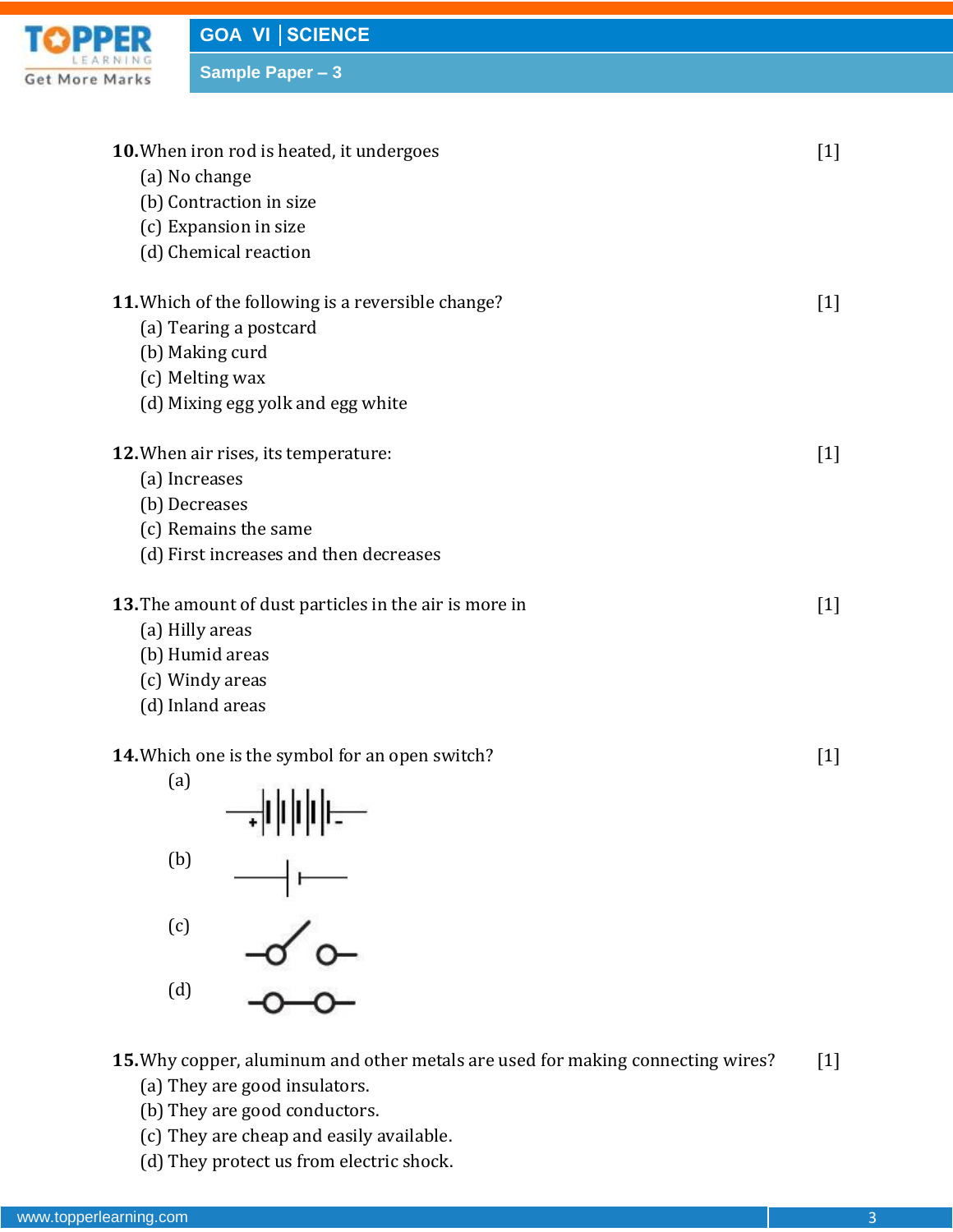

- **16.**A/an \_\_\_\_\_\_\_\_\_\_\_\_\_\_ provides us with electricity. [1]
	- (a) Fire station
	- (b) Lightening station
	- (c) Power station
	- (d) Electric station
- **17.**You are given two cuboids A and B. As you bring them closer, they get attracted to each other. So, you can conclude that [1]
	- 1. They both can be magnets, or
	- 2. Any one of them can be a magnet and the other can be magnetic material.
	- (a) Only statement 1 is correct.
	- (b) Only statement 2 is correct.
	- (c) Both statements are false.
	- (d) Both statements are correct.
- **18.**If we cut this magnet into two halves, then which of the following statements is not true? [1]



- (a) Each part will behave like a magnet.
- (b) Each part will have two poles.
- (c) Each part will have only one pole.
- (d) Both parts will have same magnetic strength.

**19.**How should the magnets be stored so that they do not become weak? [1]

- (a) Magnets should be kept in pairs with their like poles on the opposite side separated by a piece of iron.
- (b) Magnets should be kept in pairs with their like poles on the same side separated by a piece of wood.
- (c) Magnets should be kept in pairs with their unlike poles on the same side separated by a piece of wood.
- (d) Magnets should be kept in pairs with their unlike poles on the opposite side separated by a piece of wood.
- **20.**You can make your own magnet by *1* [1]
	- (a) A flow of electricity
	- (b) Rubbing one magnet over a magnetic substance again and again
	- (c) Keeping magnetic material in the vicinity of a strong magnet
	- (d) All the above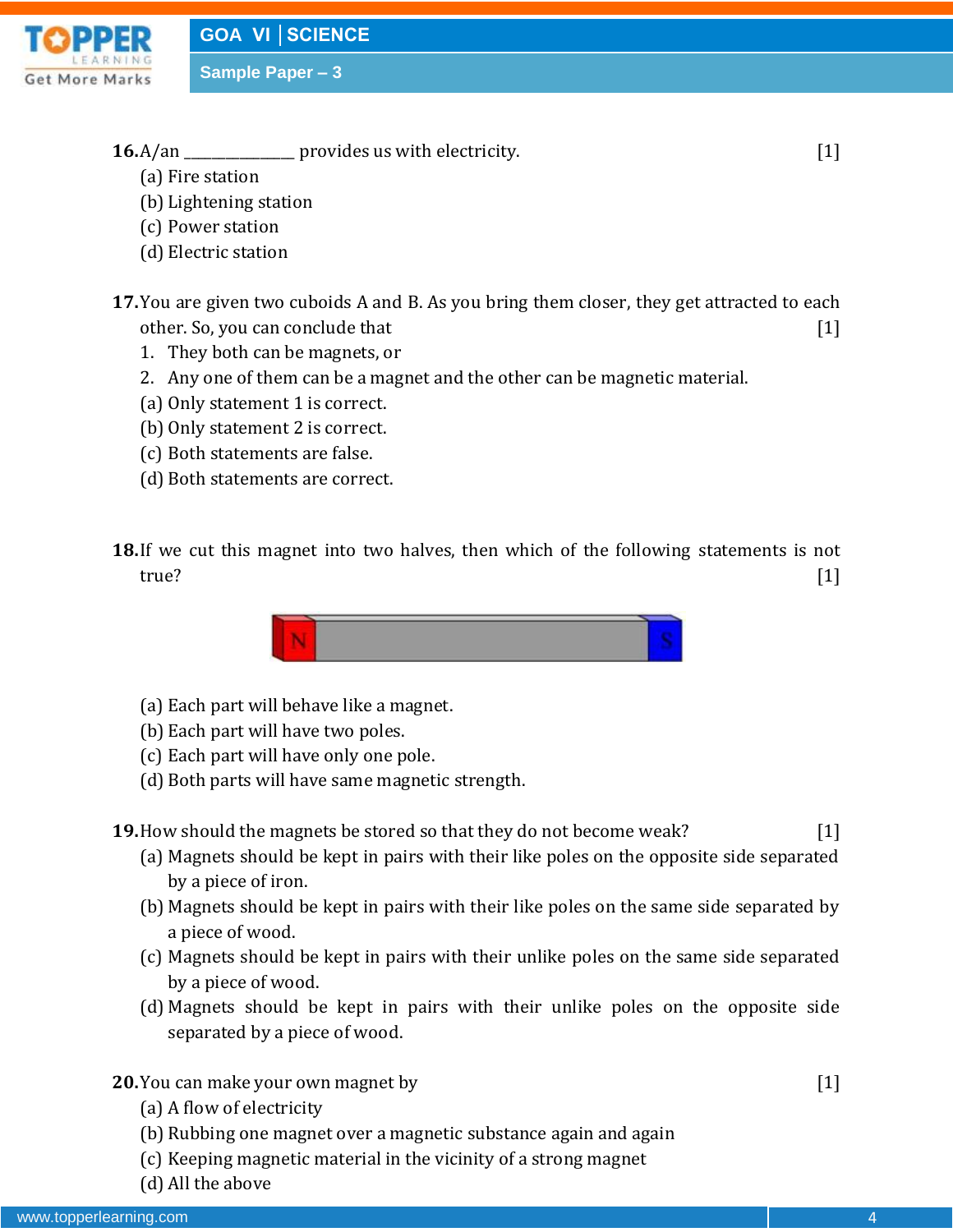

**SECTION B**

| 21. We use water for various purposes in our homes. How do we get this water in our<br>homes?                                                                                                                                                                         | $[2]$ |
|-----------------------------------------------------------------------------------------------------------------------------------------------------------------------------------------------------------------------------------------------------------------------|-------|
| <b>22.</b> Which term is used to describe the following concepts:<br>(a) Presence of specific features or certain habits, which enable a plant or an animal to<br>live in its surroundings.<br>(b) The non-living things of a habitat such as water, soil, light etc. | [2]   |
| 23. Identify the garbage formed after use in the following cases:<br>(a) Purchasing a packet of your favourite biscuits<br>(b) Eating banana<br>(c) Sharpening pencils<br>(d) A plastic toy gets broken                                                               | $[2]$ |
| 24. Write any two features of mountains, plants or trees.                                                                                                                                                                                                             | 121   |

**25.**Name and explain the process that is being done in the given picture. [2]



- **26.**A potter makes clay pots using potter's wheel. These pots are dried and then baked. Identify the reversible and irreversible changes that take place in the process. [2]
- **27.**Why does a lump of cotton wool shrink in water? [2]
- **28.**Why the electric bulb is evacuated and filled with a chemically inactive gas like nitrogen? [2]
- **29.**Who discovered magnets? Where was the magnets discovered for the first time? [2]

**30.**Why copper and aluminium are used for making wires? [2]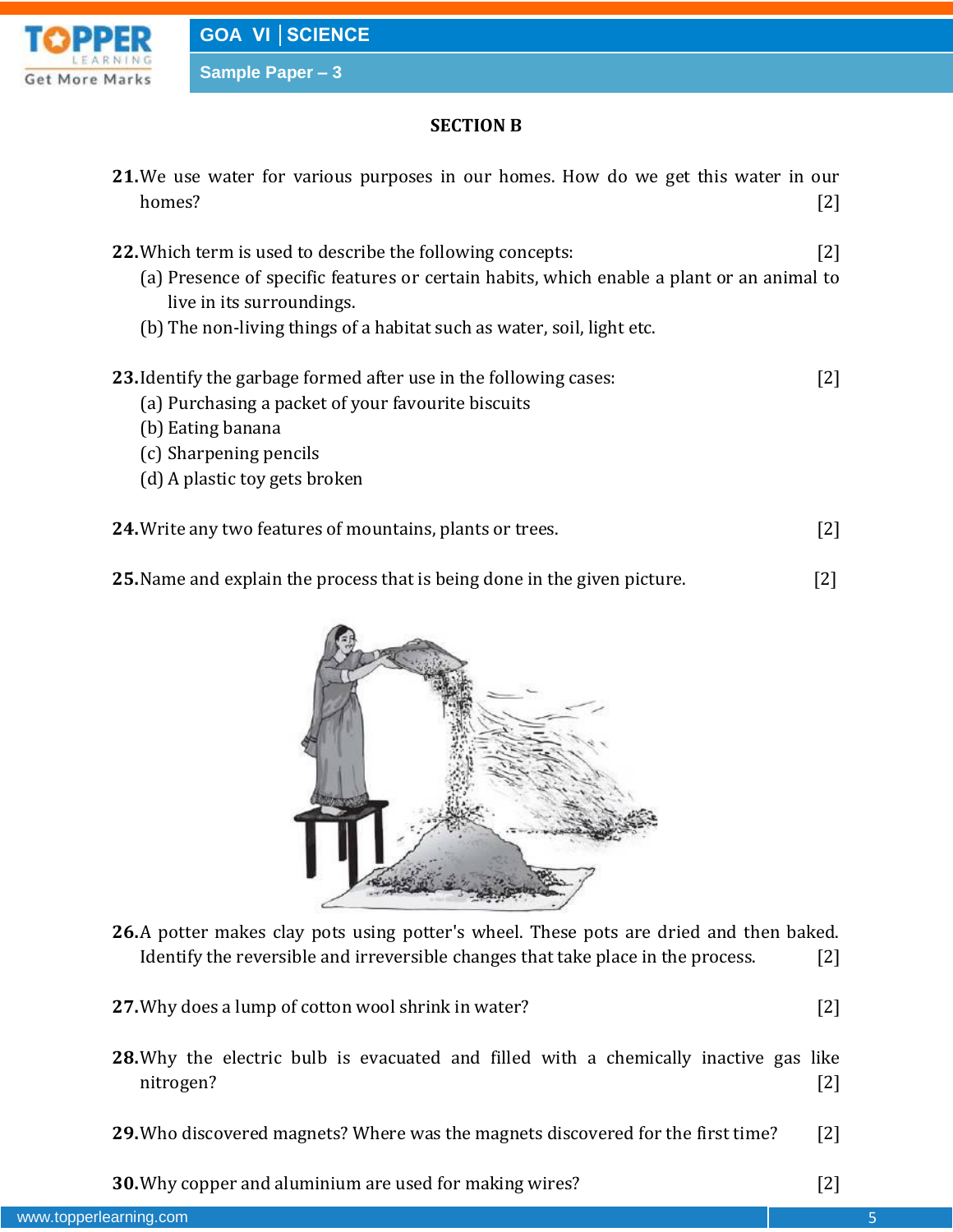

# **SECTION C**

### **31.** [4]

(a) Are seeds living or non-living? Cite an example to support your answer.

- (b)
- i. Write two ways in which plants carry out excretion?
- ii. Enlist the two important factors of any habitat.

# **32.**Mention any four adaptations that help aquatic animals to survive. [4]

- **33.** [4] i. Who collects the garbage from the bins placed in our surroundings? Where do they carry this garbage?
	- ii. How compost is useful for plants?

## **34.** [4]

- (a) Give reasons for the following:
	- i. Sea water is not fit for drinking.
	- ii. The source of tap water in homes is usually a lake or a river.
	- iii. Water kept in shade also gradually evaporates during daytime.
- (b) How is salt obtained in salt pans?
- **35.**Explain how will you separate a mixture of salt, sand and water? Can decantation be used for separating a mixture of kerosene and petrol? Give reasons for your answer. [4]

# **36.** [4] (a) What is the difference between expansion and contraction?

(b) Why is the iron blade in soil-digging tools heated to fix to a wooden handle?

**37.** [4]

- (a) Describe the composition of air.
- (b) Composition of air changes slightly from place to place? Explain.
- (c) State one use of each of the major components of air.

**38.** [4]

- (a) When does the electric cell stop producing electricity?
- (b) Name four electrical gadgets that have inbuilt switches.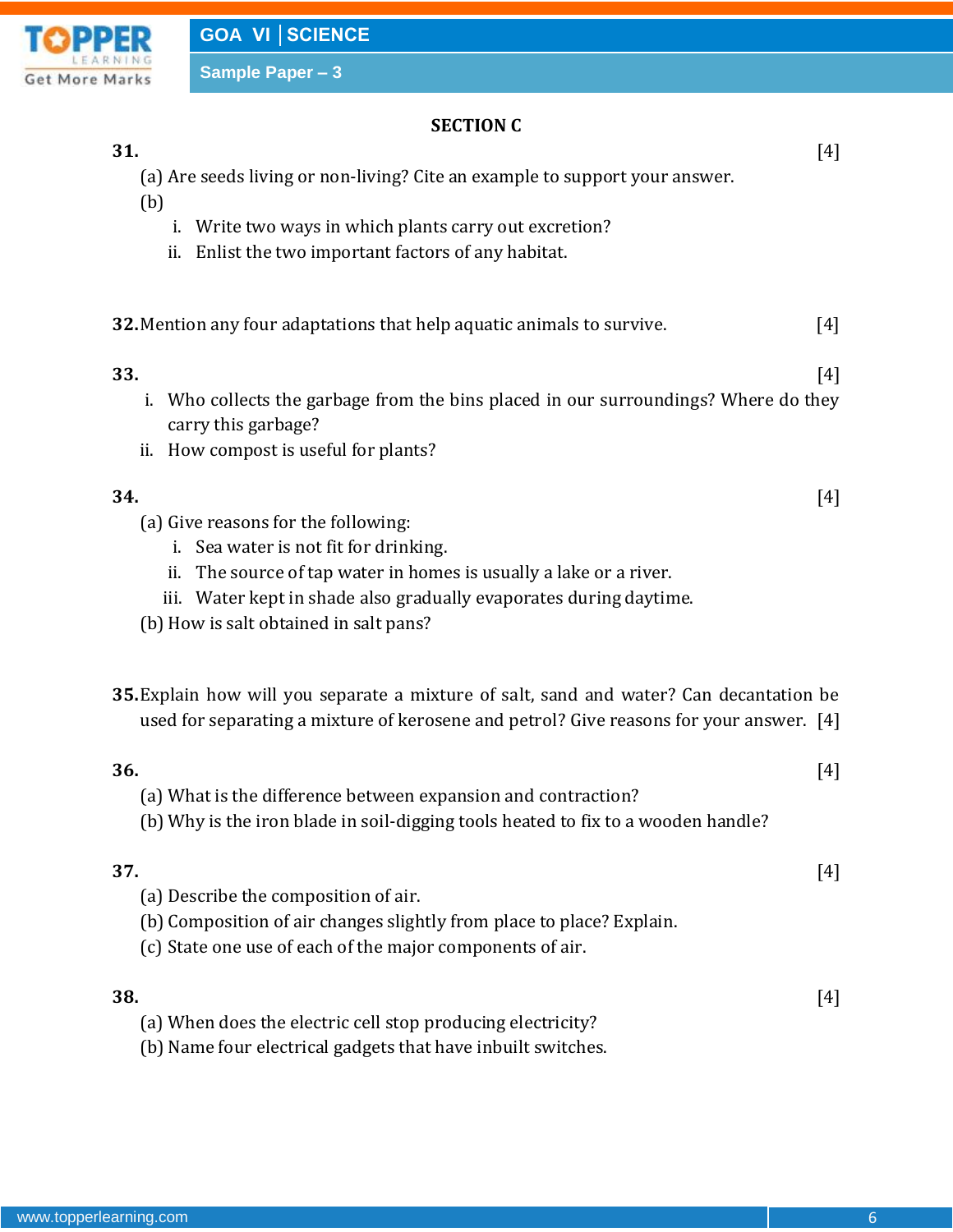

**39.** [4]

- (a) You are given two similar steel bars one of which is a magnet. What else would you require to test which of the given steel bars is a magnet?
- (b) How is the magnetic compass used to know the directions of a place?

**40.** [4]

(a) What type of circuit is shown in the given figure? Will the bulb glow in such a arrangement? Give reasons for your answer.



(b) Which is the negative terminal in an electric cell?